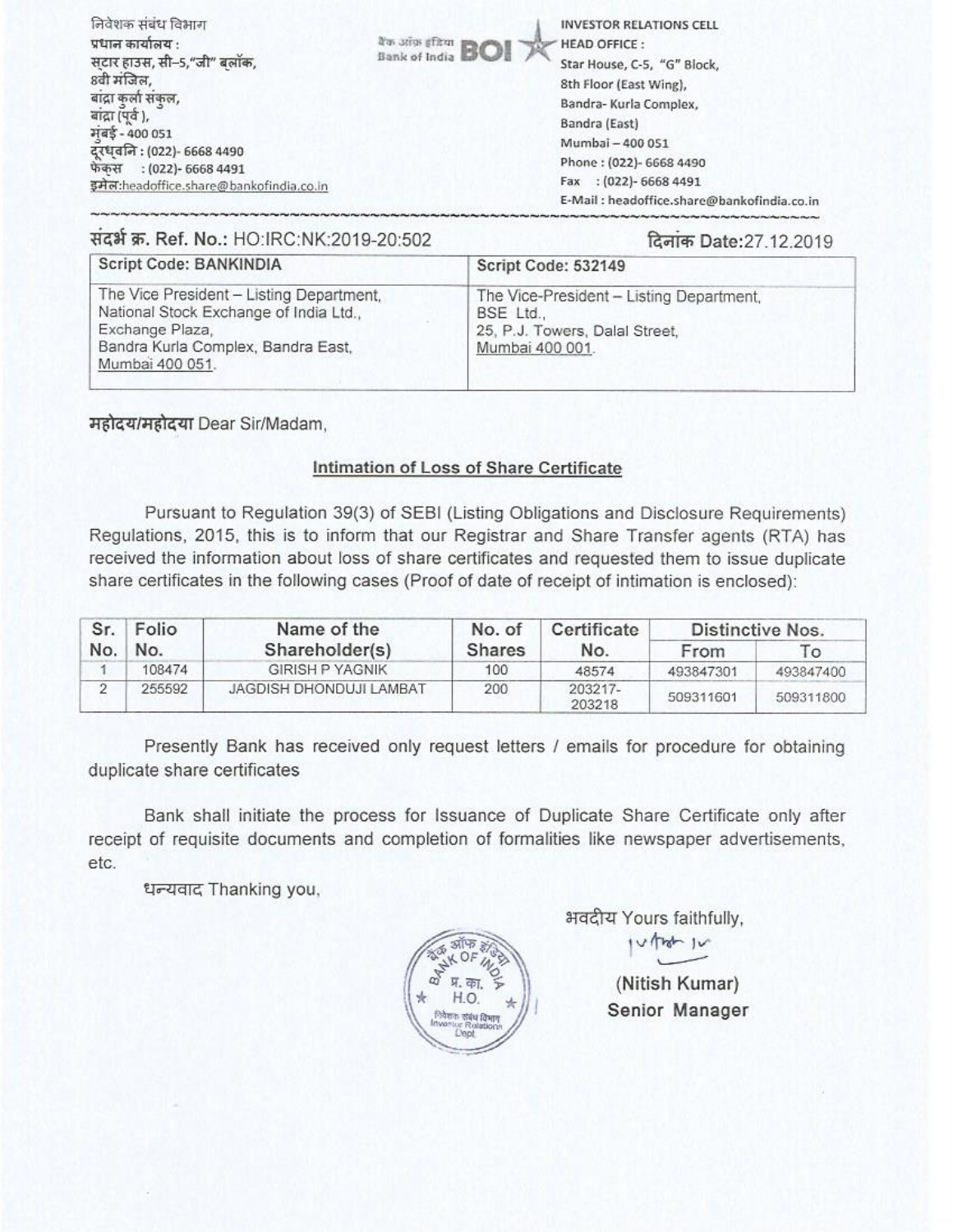[External]Duplicate Share Intimations Received On: 20191224

**<sup>X</sup>**DELETE €REPLY 4€REPLY ALL **4** FORWARD

...



bssduplicate@bigshareonline.com Tue 24/12/2019 12:03

Mark as unread

**4** 

- To: Rajeev Bhatia; Investor Relations Department;
- Cc: vijay@bigsharconline.com; jibugbigsharconline.com; bhagwan@bigshareonline.com; Bssduplicate@Bigshareonline.Com <bssduplicate@bigshareonline.com>;
- @, 1 attachment

505138.pdf

## Caution: This email originated from a source outside Bank of India. .

Dear Sir/Ma'am,

Please be informed that in terms of the provisions of the SEBI (LODR) Regulations. 2015. the Company is required to submit information regarding loss of share certificates and issue of duplicate certificates, to the stock exchange within two days of its getting information. Further, the said intimation has to be filed only through the mode of NEAPS filing for NSE and on listing.bseindia.com for BSE and not via hard copy submission.

Accordingly, we are sharing herewith the receipt of the following request for loss of share certificate of the Company by shareholders, to enable you to comply with the said regulatory requirement within the timelines prescribed.

| Client Name                      | Cert.<br>No | Dist. No<br>From | Dist. NO.<br>۰o | Folio<br>No. | Quantity | Name                      |
|----------------------------------|-------------|------------------|-----------------|--------------|----------|---------------------------|
| BANK OF INDIA -<br><b>EQUITY</b> | 48574       | 493847301        | 493847400       | 108474       | 100      | <b>GIRISH P</b><br>YAGNIK |

Should you have any queries in respect of the aforesaid instruction kindly revert back.

Regards.

Bigshare Services Pvt. Ltd.

Alert:External Mail! Exercise caution while opening URL/attachment.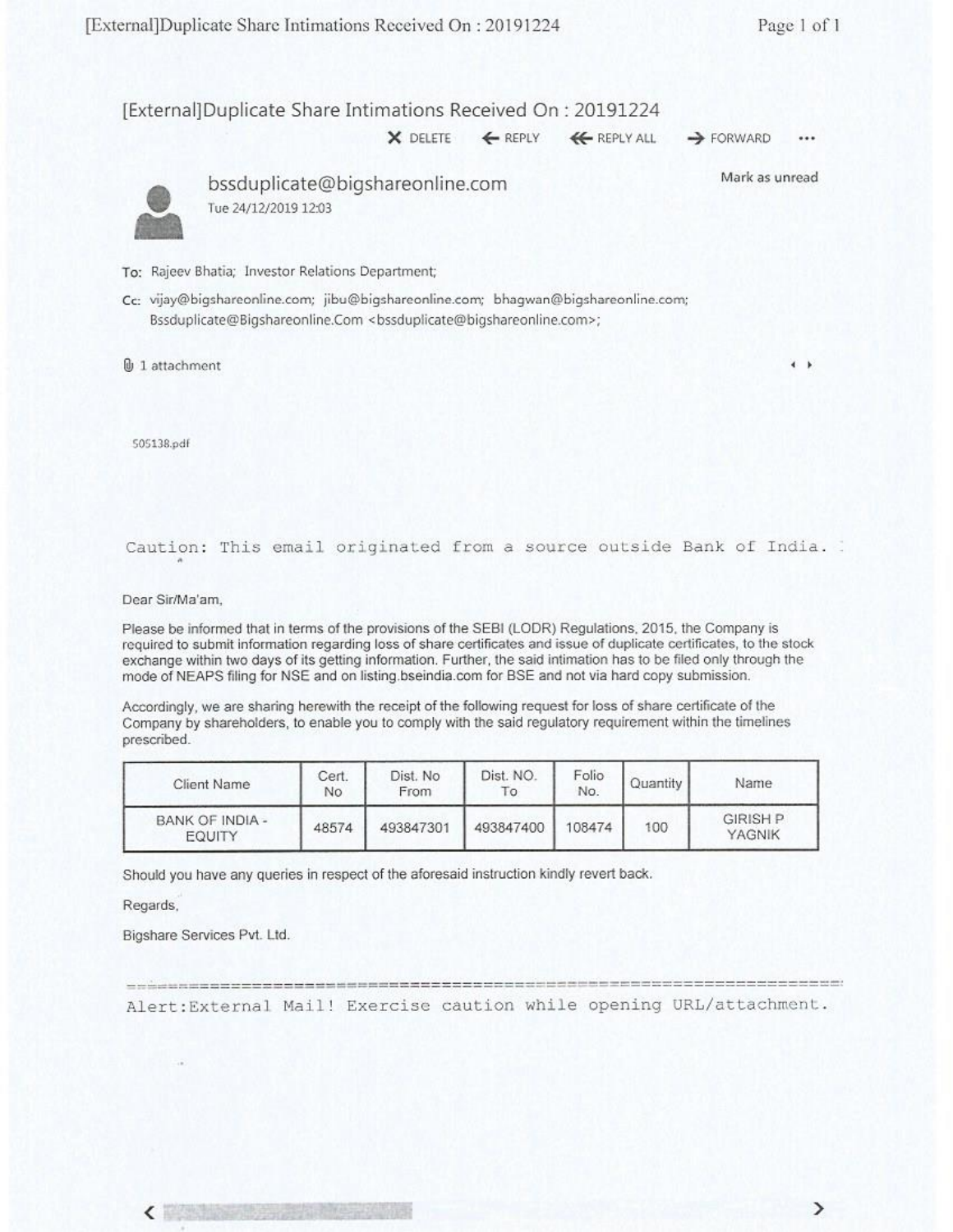an J um a shorre holder of Barrie of India Company. My Fellio  $N10.5106474.557,$   $A$ tter allore an 100 shore by your comfort of that time I am correct by it Telecom deportment Lesce I was Transfer to Jusepals. Realtoda, Batal arte promotion. So your Not remomber that after allow shore Rs. 5 and another RS.5 with pecept sent to the cambony. in my native Pacic my mother & Brotter story but mother was experted 2 Broker is there. Le not percent about this share But dividend regalory came my village Vadal & credited by Lem ml Bonch